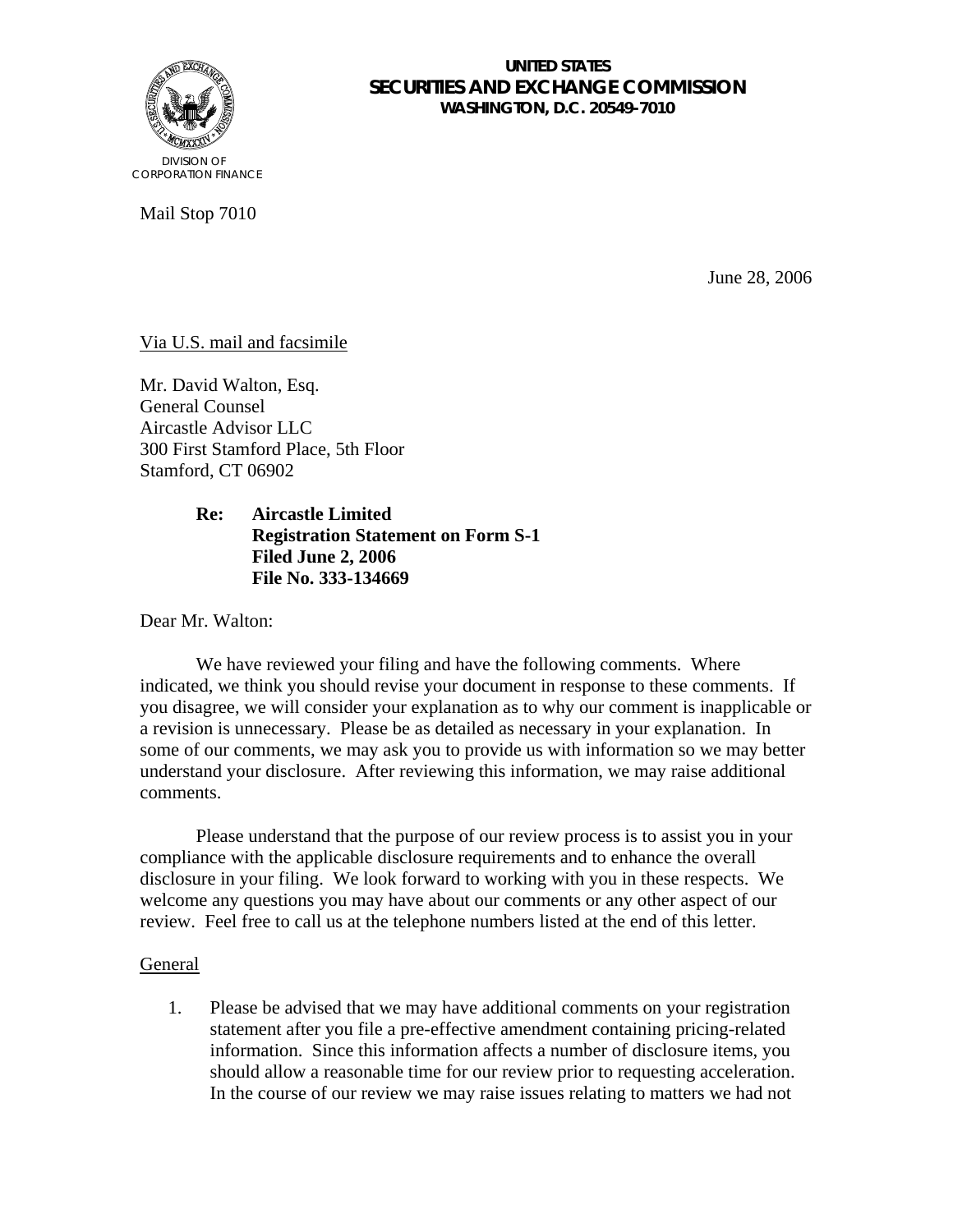> previously commented upon. In addition, please be advised that you may not circulate copies of your prospectus until you have included an estimated price range and all other information required by the federal securities laws, except information you may exclude in reliance upon Rule 430A of Regulation C.

- 2. Please provide us with copies of any artwork or other graphics you intend to use in your prospectus. Please be advised that we may have comments and you may want to consider waiting for our comments before printing and circulating these materials.
- 3. We note the comparative and factual assertions throughout your prospectus as to information related to your industries. Please advise us as to whether your basis for these assertions is based on the most recently available data and, therefore, is reliable. In addition, if you funded or were otherwise affiliated with any sources that you cite, please disclose this fact. Otherwise, please confirm to us that your sources are widely available to the public. If any of the sources are not publicly available, please either file consents or explain to us why you are not required to do so under Rule 436 of Regulation C and Section 7 of the Securities Act.

# Table of Contents

- 4. We note the statement that investors should rely only on information set forth in your prospectus. If you intend to use any free writing prospectuses, you should remove this statement when you have a Section 10 prospectus available, as you will be liable for and investors will be entitled to rely upon that information.
- 5. Please provide us with a copy of the consent disclosed in the second paragraph.

# Prospectus Summary, page 1

6. The disclosure under the headings "Aircastle Limited," Competitive Strengths," and Growth Strategy" merely repeats the disclosure set forth in your Business section under similarly-titled headings. Your summary should provide a brief overview of the most important aspects of your business and offering. Please revise accordingly.

## Aircastle Limited, page 1

7. We note the disclosure in the fourth paragraph of the first paragraph that your lessees are "generally responsible for maintaining the aircraft." We also note the disclosure in risk factor 20, in particular in the third and fourth paragraphs. Please revise your disclosure here and elsewhere in your prospectus to clarify your obligations with respect to maintenance of the aircraft.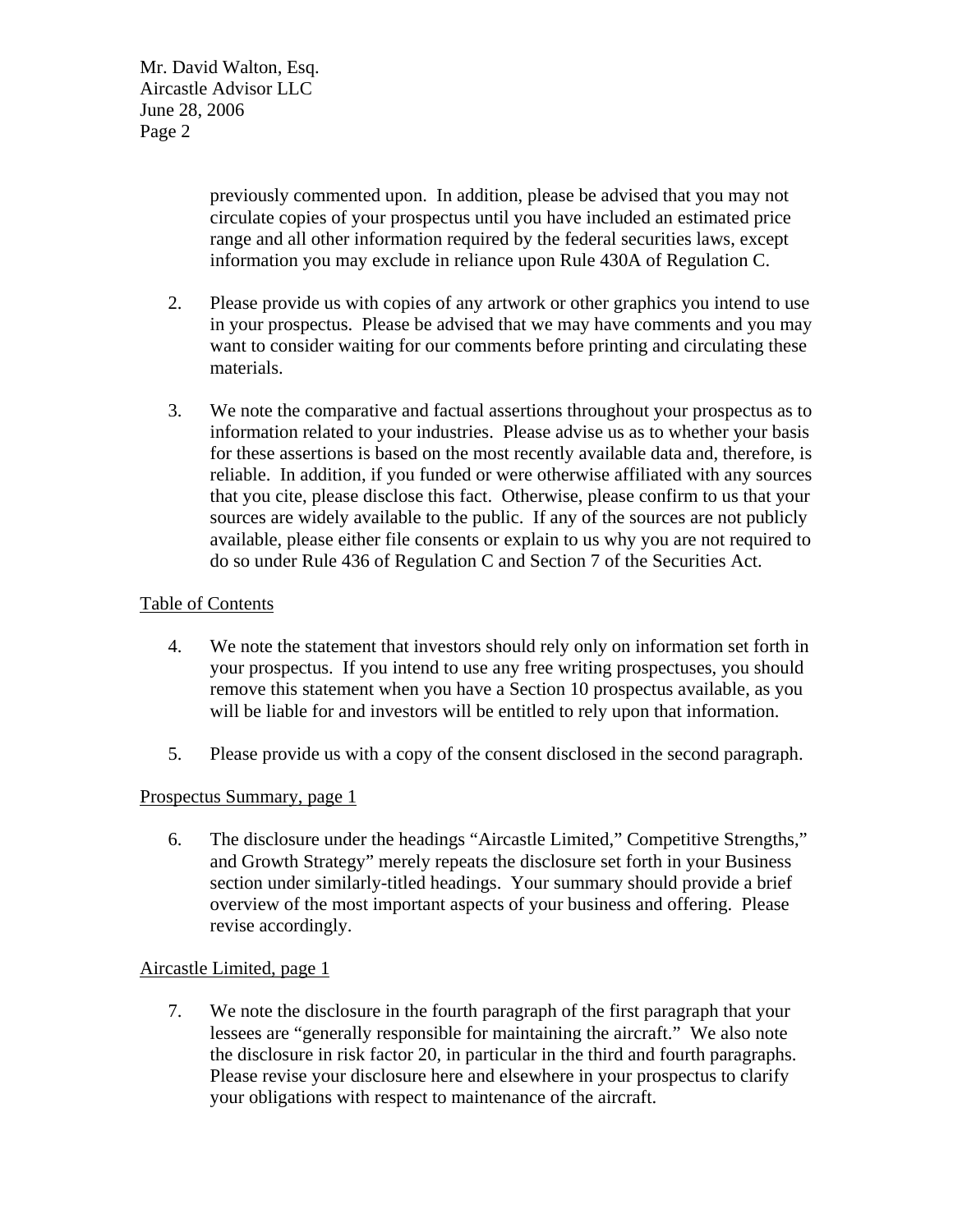- 8. We note the disclosure in the first sentence of the third paragraph regarding the dividends paid from your earnings. Please explain what you mean by earnings. In this regard, we note the disclosure in the section entitled "Reinvest amounts approximately equal to non-cash depreciation expense…" on page 3 and in the second to last sentence of the section entitled "Dividend Policy" on page 6.
- 9. Please either delete the statement in the fifth sentence of the third paragraph that you structured your securitization to "pay predictable dividends" or demonstrate your ability to pay predictable dividends. Please also clarify what you mean by the term "predictable."
- 10. We note the disclosure in the last sentence of the third paragraph. We also note similar disclosure elsewhere in your prospectus, including in risk factor eight on page 13 and in the section entitled "Dividend Policy" on pages 6 and 42. Please disclose, if true, that the dividend paid in 2006 is not indicative of the amount of dividends you will pay in the future.

# Competitive Strengths, page 2

## Diversified portfolio of high-quality aircraft, page 2

11. Please explain how your portfolio is diversified with respect to "asset type."

## Disciplined acquisition approach and broad sourcing network, page 2

12. Please explain the meaning of "jurisdiction favorability." Please also explain how you are able to "execute acquisitions expeditiously and without financing contingencies."

## Scaleable business platform, page 2

13. Please explain the basis for the statement that your asset management systems are "state-of-the-art." Please also explain how the platform design enables you to grow your revenues and asset base without a proportional increase in costs.

## Innovative long-term debt financing structure, page 2

- 14. Please explain the benefit of "constant leverage."
- 15. We note that you use the term "Securitization No. 1" here and throughout your Prospectus Summary section, yet the term is not defined. Please ensure that all defined terms throughout your prospectus are defined where first used and that you only define terms once where they are first used. Please revise accordingly.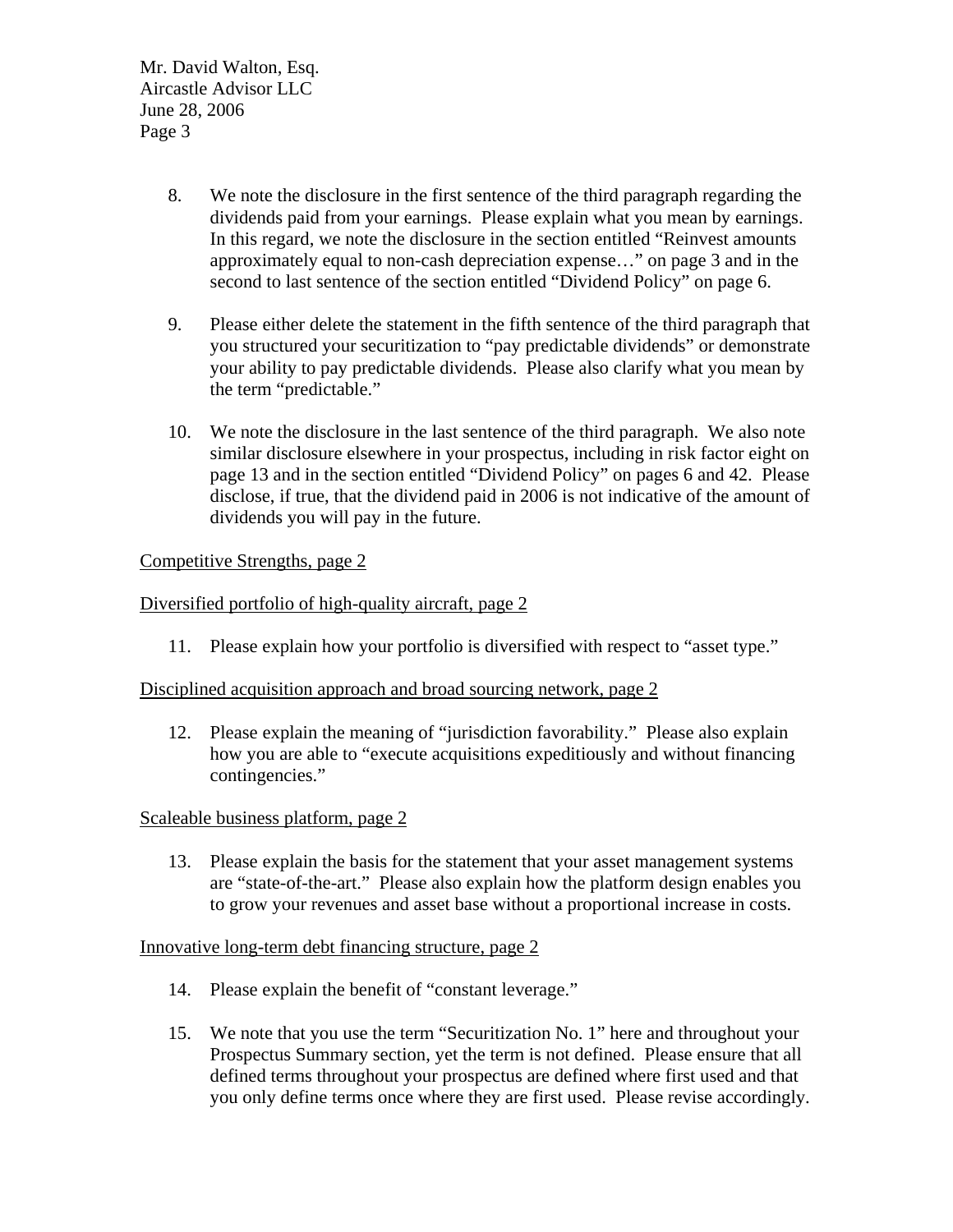### Industry Trends, page 3

#### Improving lease rates, page 4

16. Please disclose the negative factors associated with increasing lease rate factors. For example, will lessees consider purchasing than leasing if the factor is too high?

## Recent Securitization, page 4

17. Please explain "securitization" as investors may not be familiar with this type of financing. Please also explain what you mean by "fixed rate financing cost."

### Summary Consolidated Financial Information, page 8

18. Please provide an additional column to your capitalization table in note 2, which is labeled as further adjusted or something similar. Similar to the capitalization table on page 43, the additional column should include the effects of your offering; whereas, the adjusted pro forma column should show the pro forma effects of all other adjustments excluding your offering.

## Risk Factors, page 11

- 19. Please delete the last sentence of the introductory paragraph. In this regard, we note that you must disclose all risks you believe are material at this time and may not qualify your disclosure by referring to unknown risks or risks that may become material. Refer to Staff Legal Bulletin No. 7A, sample comment #30.
- 20. Please revise your risk factors to remove the phrases "we cannot assure," "there can be no assurance," and other similar phrases. In this regard, we note that the actual risk is that the event will occur, not your inability to prevent it. See, for example and without limitation, risk factors one, eight, 10, 16, 20, 22, 24, 26, 28, 31, 36, 45, 46, 54 and 55.
- 21. Many of your risk factors in this section are repetitive, in that they repeat risks and/or disclosure discussed elsewhere in this section. Your risk factors should describe a genuine risk which is prominently expressed with only enough other information included to place the risk in context. Please review all of your risk factors and revise accordingly.
- 22. Item 503(c) of Regulation S-K states that issuers should not "present risk factors that could apply to any issuer or any offering." Certain of your risk factors could apply to many issuers in your industry and in other industries. See, for example,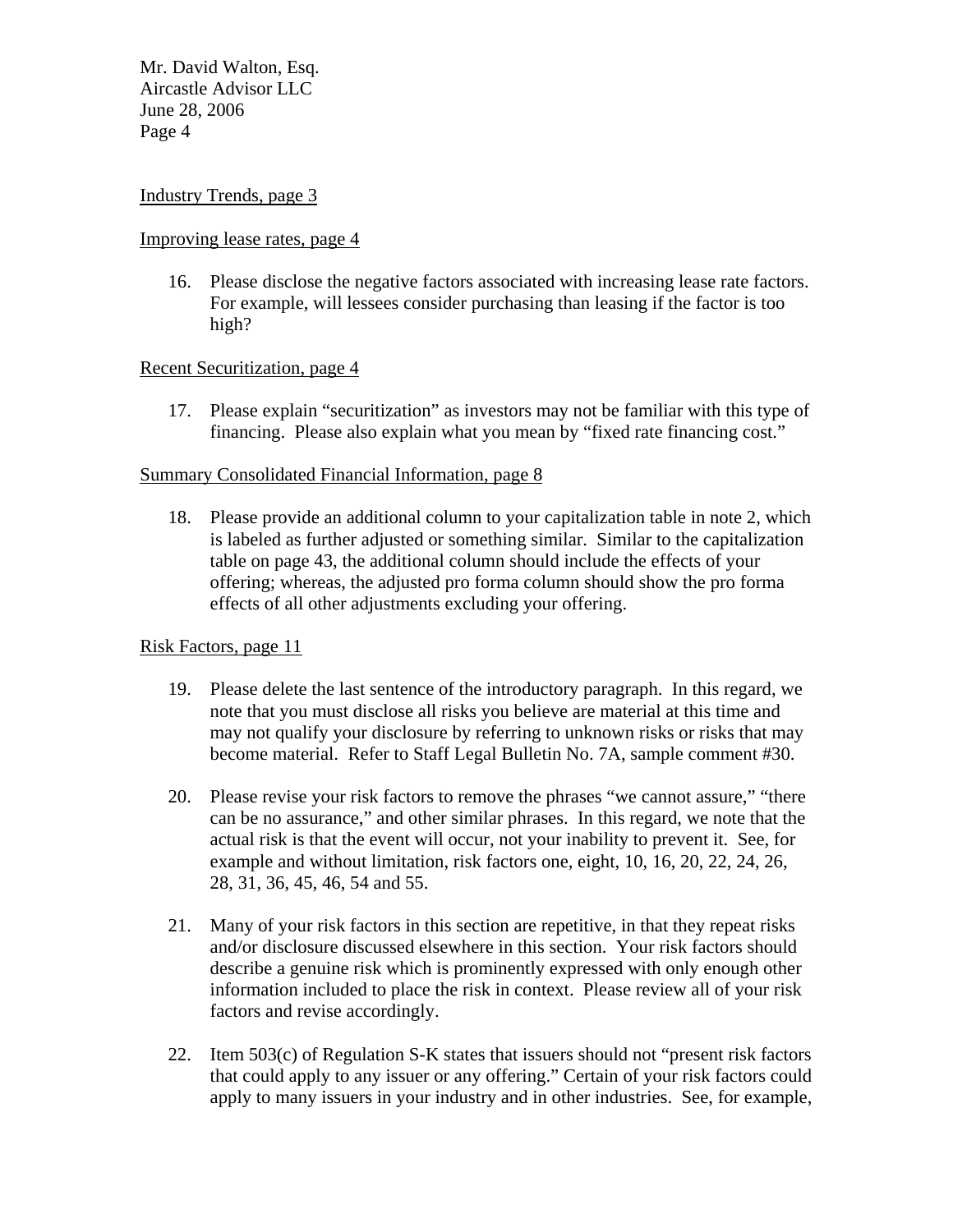> risk factors three, nine, 11, 13, 16, 24 and 57. Please explain how these risk factors specifically apply to your company or your offering.

### An increase in our borrowing costs…, page 13

23. Please discuss your annual debt obligations and the impact of a 1% increase in interest rates on these obligations.

## Departure of key officers…, page 13

24. All companies rely on their key personnel. Please explain how this specific risk applies to your company. For example, do you lack employment contracts with any of your key personnel? Are any of your key personnel planning to retire or nearing retirement age?

### The concentration of aircraft types… page 17

25. Please clarify the risk discussed in the first sentence of the second paragraph.

### If the ownership of our common shares…, page 31

26. Please revise to disclose the actual risk to an investor, namely the risk that your controlling stockholder may prevent or frustrate attempts to effect a transaction that is in the best interests of other stockholders, or may cause your company to take action that is not in the best interests of other stockholders. Please comply with this comment in risk factor 43.

### Market and Industry Data and Forecasts, page 40

27. We note the statements in the last sentence of each of the second and third paragraphs regarding the fact that certain information has not been verified. Please be advised that you are responsible for the entire content of your prospectus and cannot include language that may be interpreted as a disclaimer of the information in your prospectus. Please revise to remove these statements.

#### Use of Proceeds, page 41

- 28. Please revise the third sentence of the first paragraph to disclose the amount of proceeds that will be used to repay indebtedness. Please also comply with this comment in the section entitled "Use of Proceeds" on page 6.
- 29. We note the disclosure in the last paragraph. Please explain the circumstances under which you would use a portion of the proceeds to acquire aviation assets.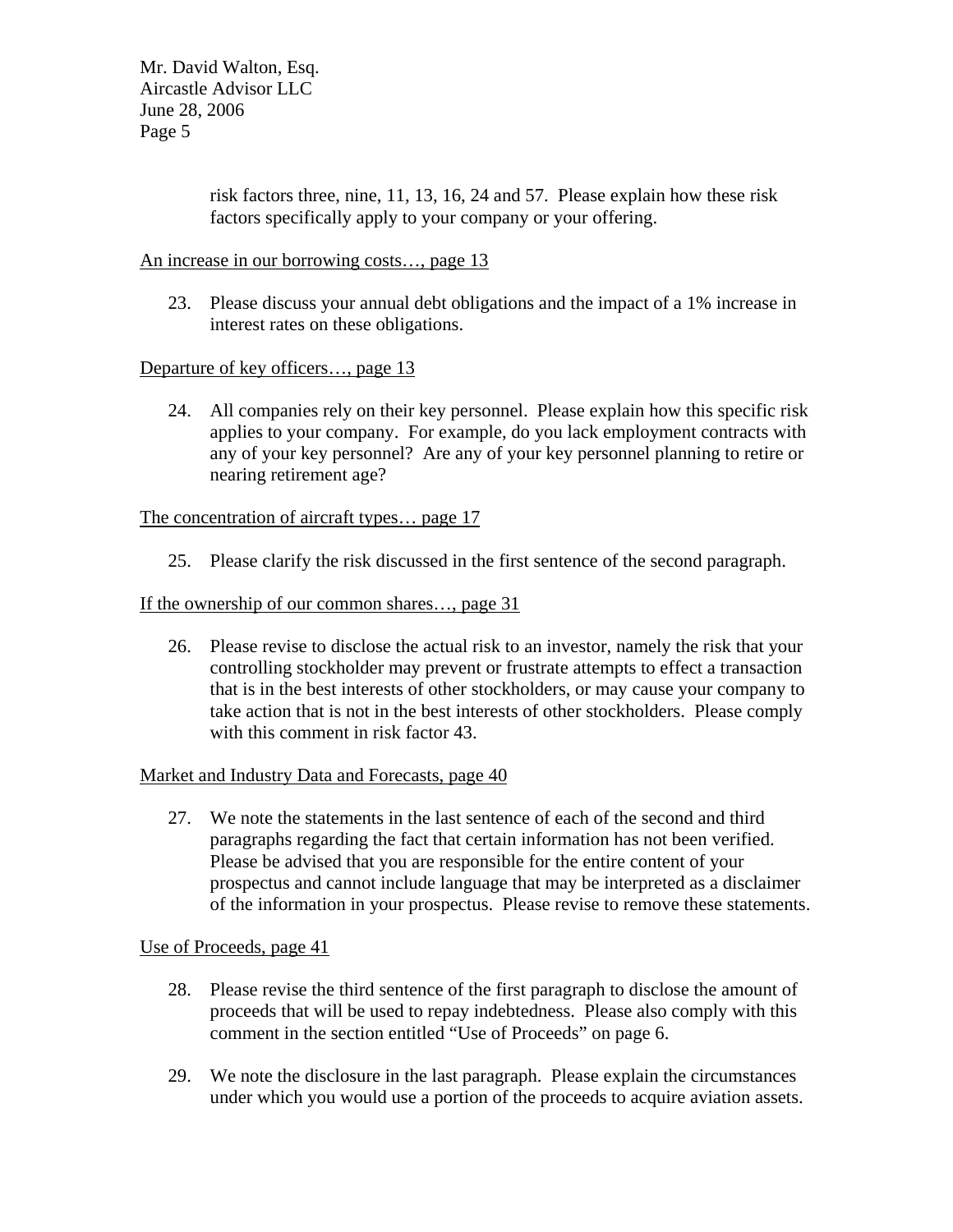> See Instruction 7 to Item 504 of Regulation S-K. Please also state the amounts and sources of other funds needed to acquire these assets, as it appears that material amounts of other funds will be necessary for this purpose. See Instruction 3 to Item 504 of Regulation S-K.

## Dividend Policy, page 42

- 30. You state that you expect to pay substantially all of your earnings to your stockholders as dividends. Please disclose in greater detail what this means. Please provide the following disclosures regarding your dividend policy:
	- Please discuss the risks and limitations of your policy. This should include a clear statement that your dividends may not be paid in accordance with your policy. You should also disclose the consequences of not investing your earnings in future growth as well as the consequences of not using your earnings towards provisions for unexpected cash needs;
	- Please disclose whether you intend to borrow to pay dividends according to your stated policy if you do not have the cash necessary to pay the intended dividends, as well as the risks and possible outcomes if expected results are not achieved; and
	- You disclose that certain current debt arrangements restrict you from paying dividends after your offering if you are in default. Please state whether based on your forward-looking operating results and expected cash flows, you expect to be in compliance with these debt covenants, for which noncompliance could lead you to be in default.
- 31. We note the disclosure in the first paragraph. Please explain how you intend to finance this dividend.

#### Dilution, page 45

32. We note the table on page 46. Please be advised that this table must include any shares that your officers, directors, and affiliated persons have the right to acquire. Please revise accordingly. See Item 506 of Regulation S-K.

#### Management's Discussion and Analysis

#### Finance, page 52

33. We note the disclosure in the last sentence of the second paragraph. Please explain what you mean by "residual economic interests."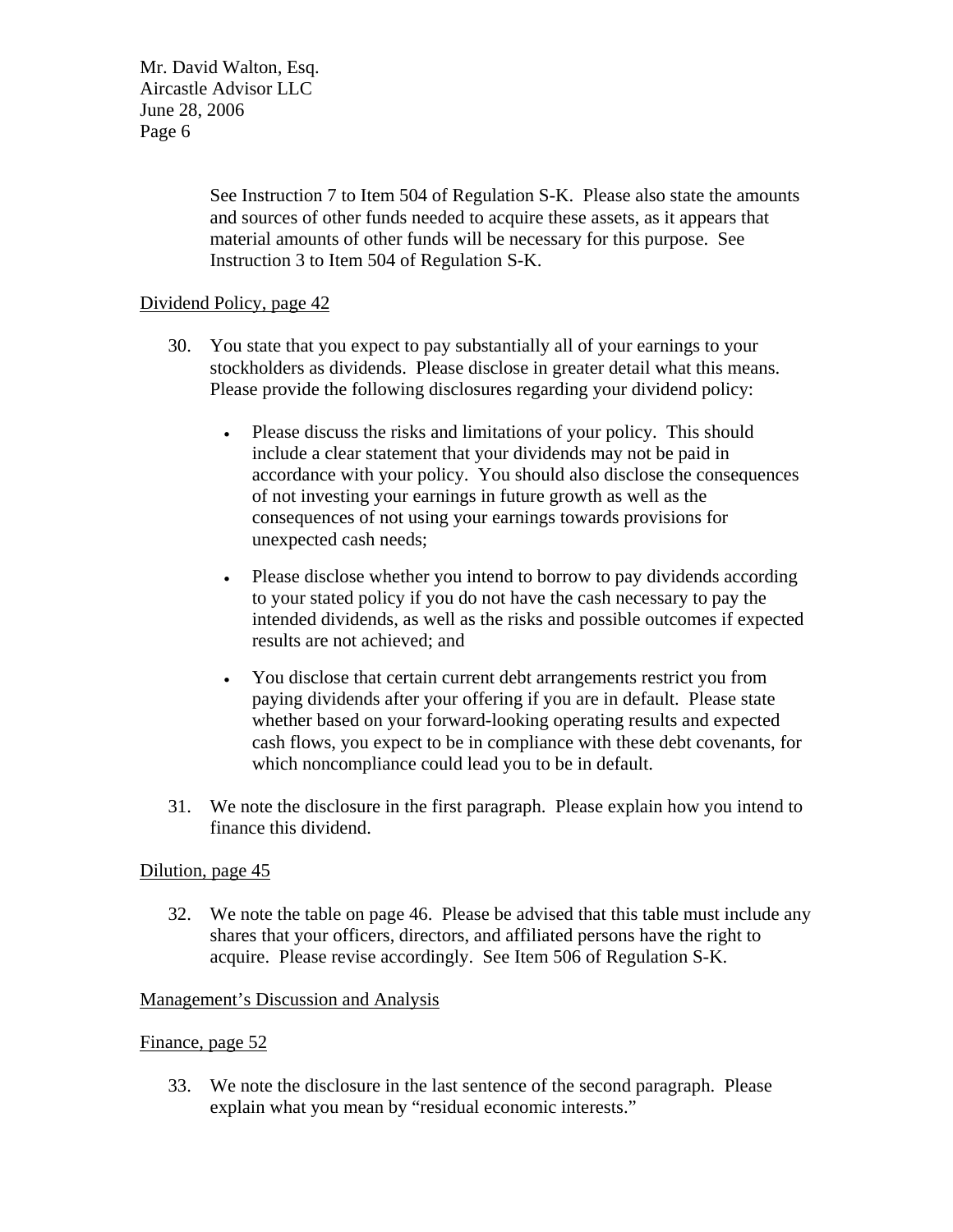> 34. We note the disclosure in the first sentence of the third paragraph. Please explain what you mean by "pool balance of the certificates."

## Revenues and Contribution Margin, page 53

35. Your current presentation of total contribution margin appears to constitute a non-GAAP financial measure. Please remove the total amounts, or provide the disclosures required by Item 10(e) of Regulation S-K. Refer to Question 21 of our FAQ Regarding the Use of Non-GAAP Financial Measures dated June 13, 2003.

### Liquidity and Capital Resources, page 60

36. Please include a detailed discussion of the significant expected uses of cash, including planned amounts for the acquisition and improvement of flight equipment. Refer to Item 303(a)(1) and (2) of Regulation S-K.

## Credit Facilities, page 62

- 37. We note the disclosure in the second paragraph on page 63. Please explain "repurchase agreements" as investors may not be familiar with this type of financing.
- 38. We note the disclosure in the table on page 63. Please either revise the table or provide footnote disclosure to reflect the recent changes to your credit facilities.

#### Contractual Obligations, page 64

39. We note that your contractual obligations have changed since March 31, 2006 and will change upon the application of the proceeds of your offering. Please either provide a pro forma table of contractual obligations taking the changes into account or provide clear disclosure in this section regarding the impact of the changes on your contractual obligations.

#### Foreign Currency Risk and Foreign Operations, page 67

40. It appears that the US Dollar is the functional currency for all of your operations. Given that you have branch offices in Ireland and Singapore, you incur Euro and Singapore dollar denominated expenses, and the majority of your revenues recorded are denominated from Europe and Asia, please tell us how you determined it is appropriate to use the US Dollar as the functional currency for your offices and operations in Ireland and Singapore in accordance with paragraphs 5 though 10 of SFAS 52.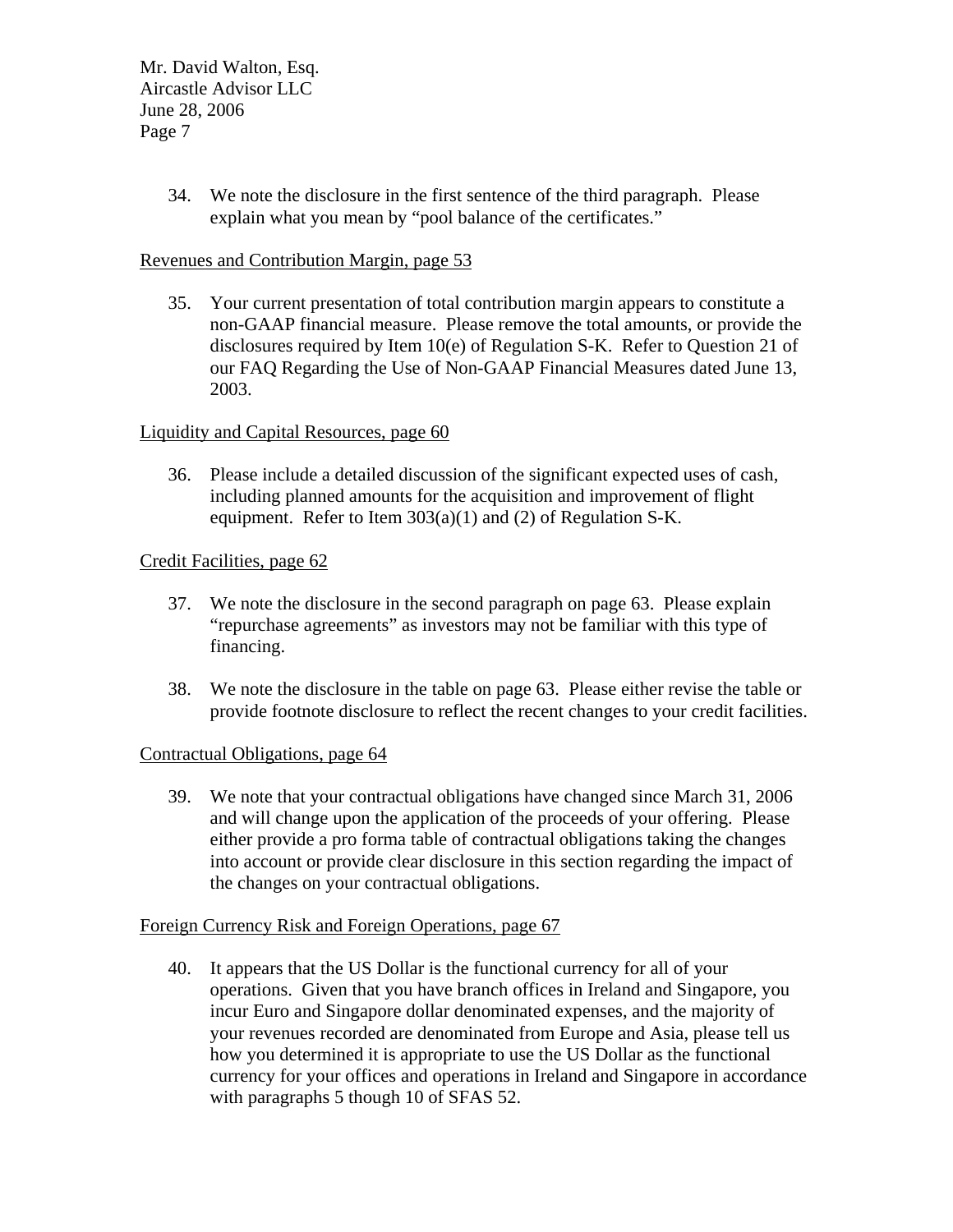### Business, page 82

- 41. Please disclose the information required by Item  $101(c)(vi)$  of Regulation S-K. In this regard, we note the disclosure in Note 4 to your financial statements.
- 42. We note disclosure in risk factor 27 regarding the general financial condition of many of your lessees. Please disclose whether you target this type of lessee and why future lessees are likely to continue to be in a weak financial condition and suffer liquidity problems.

### Acquisitions, page 86

43. We note the disclosure in risk factor 15. Please explain why the aircraft that you acquire are of such an age. Please also clarify the parties from whom you acquire aircraft. In this regard, please disclose whether you acquire any aircraft from affiliates.

### Government Regulation, page 91

44. Please revise this section to discuss the regulatory requirements disclosed in risk factor 23.

#### Management, page 92

45. It appears that you may be a "controlled company" under the NYSE rules and will be exempt from certain corporate governance rules. If applicable, please revise this section to discuss the impact of this exemption on your corporate governance. In addition, please add a risk factor discussing the risks of being exempt from these corporate governance requirements.

### Directors and Executive Officers, page 92

- 46. Please identify each officer and director that is an affiliate of Fortress.
- 47. We note that Mr. Ueberroth will become a director of your company prior to the completion of your offering. We also note that Mr. Ueberroth did not sign your registration statement. Please file his consent to be named in your registration statement. See Rule 438 of Regulation C.

#### Board of Directors, page 94

48. We note the disclosure in the fifth sentence. Please provide this information as of the completion of your offering.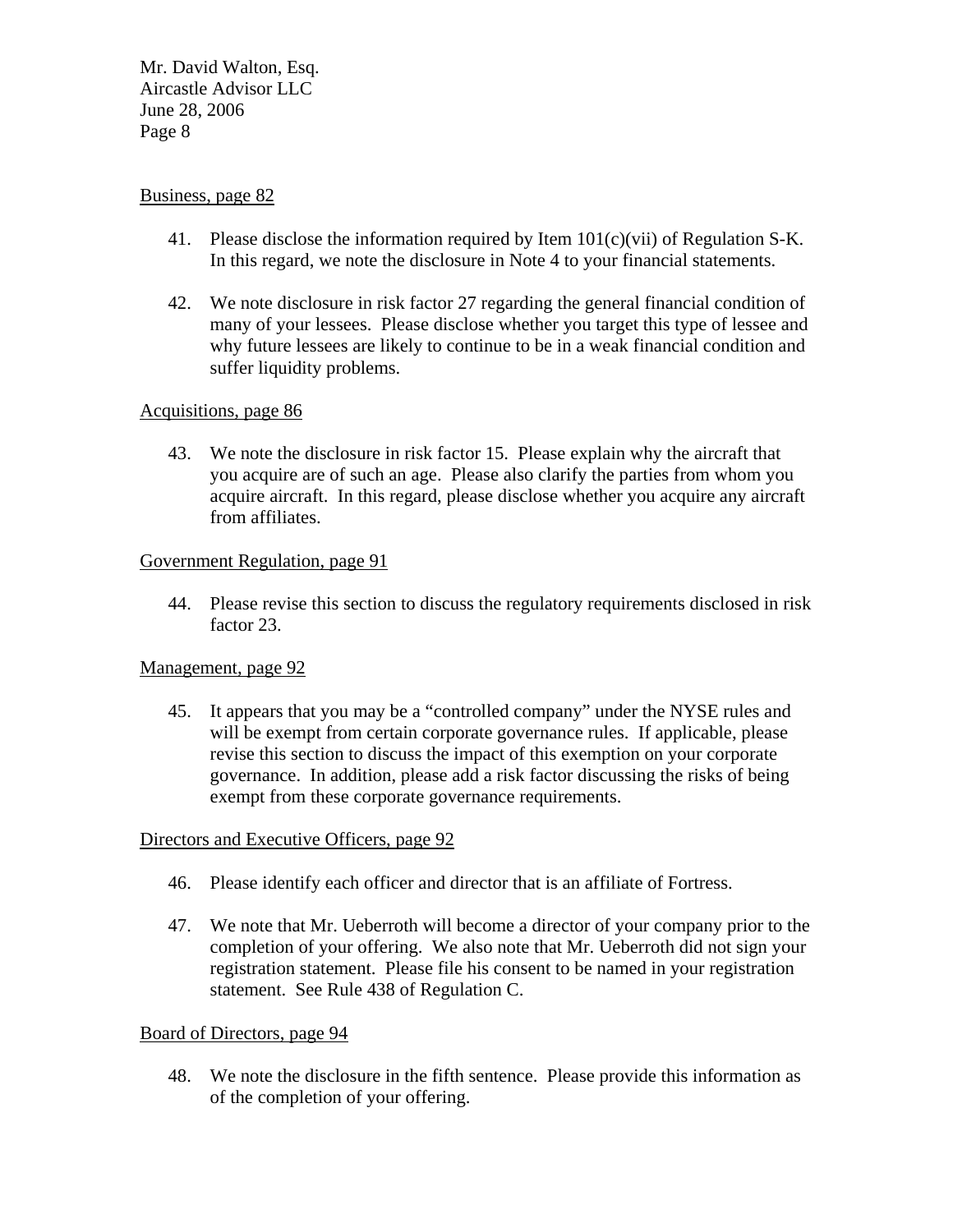> 49. We note the disclosure in the last sentence. Please identify your independent directors.

## Committees of the Board of Directors, page 94

50. We note the disclosure in the third paragraph that you intend to elect at least three members to your board of directors who are independent. Once these persons have been chosen or nominated to become directors, please provide all of the information required by Item 401(a) of Regulation S-K, as well as the consents required by Rule 438 of Regulation C.

## Executive Officer Compensation, page 95

51. Please disclose the information required by Item 402(d) of Regulation S-K.

## Certain Relationships and Related Party Transactions, page 103

52. Please disclose whether you have procedures for reviewing and pre-approving transactions between you and your directors, executive officers, and affiliates.

#### Other Transactions with Fortress, page 105

- 53. We note the disclosure in the first two paragraphs. Please disclose whether you will continue to have these services performed by Fortress after your offering.
- 54. We note the disclosure in the last paragraph. Please file the letter of intent as an exhibit to your registration statement. See Item 601(b)(10)(ii)(A) of Regulation S-K.

## Description of Share Capital, page 117

- 55. Please revise the first sentence of the introductory paragraph to clarify that this section summarizes the material provisions of your charter documents, and not merely certain provisions of your charter documents.
- 56. We note the statement in the second sentence of the introductory paragraph that the summaries are not complete. A summary by its nature is not complete. This language suggests that you have not summarized the material provisions of your charter documents. Please revise to delete this statement.
- 57. Please delete the statement in the second sentence of the introductory paragraph that the summaries are qualified by reference to your charter documents, as your statement is inconsistent with Rule 411 of Regulation C.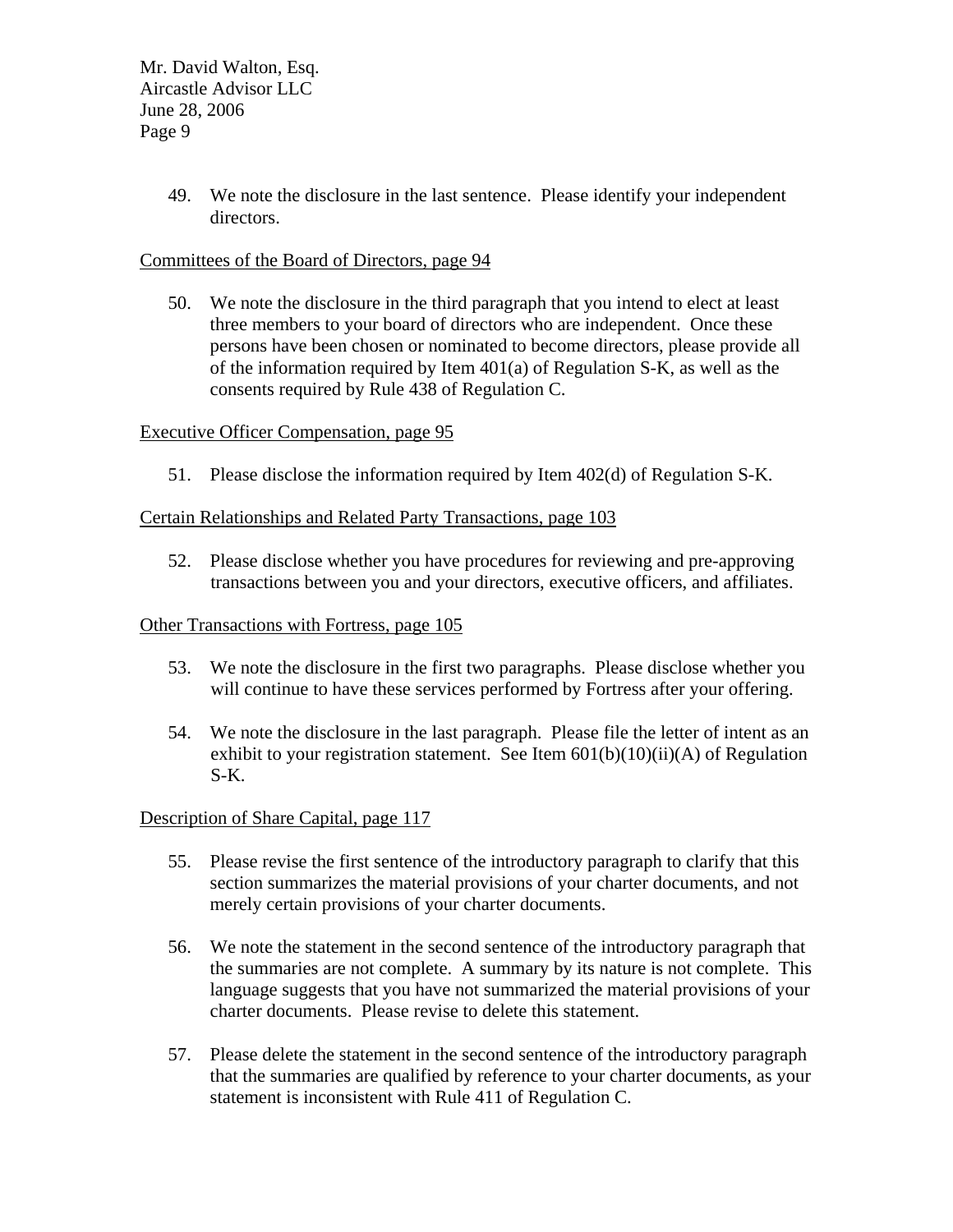## Certain Provisions of Bermuda Law, page 120

58. We note the disclosure in the first sentence of this section. Please provide us with a copy of the "designation."

## Differences in Corporate Law, page 121

- 59. Please revise the second sentence of the first paragraph of this section to clarify that this section summarizes the material differences in the laws.
- 60. We note the statement in the last sentence of the first paragraph of this section that the summaries "do not address every applicable all aspects of Bermuda law that may be relevant to us and our shareholders, or all aspects of Delaware law which may differ from Bermuda law." A summary by its nature does not address every aspect of the matter and this statement suggests you have not summarized the material differences in the laws. Please delete this statement.

## Lock-Up of our Common Shares, page 128

- 61. Please disclose the "certain exceptions" referenced in the first sentence of the first paragraph of this section.
- 62. Please disclose the percentage of each of the outstanding and the issuable shares of your common stock that will be subject to the lock-up agreements.
- 63. Please briefly describe those factors that the representatives may likely consider in determining to release shares. Please also discuss whether the representatives have any current intention to release shares from the lock-up agreements.

#### Bermuda Tax Considerations, page 130

64. We note the disclosure in the second sentence of this section. Please provide us with a copy of the "assurance."

#### Underwriting, page 137

- 65. We note the disclosure in the last bullet point of the second full paragraph on page 140. You must disclose all material factors with respect to determining your offering price. Please revise accordingly.
- 66. We note the disclosure in the third full paragraph on page 140. This disclosure is too vague. You must identify each underwriter having a material relationship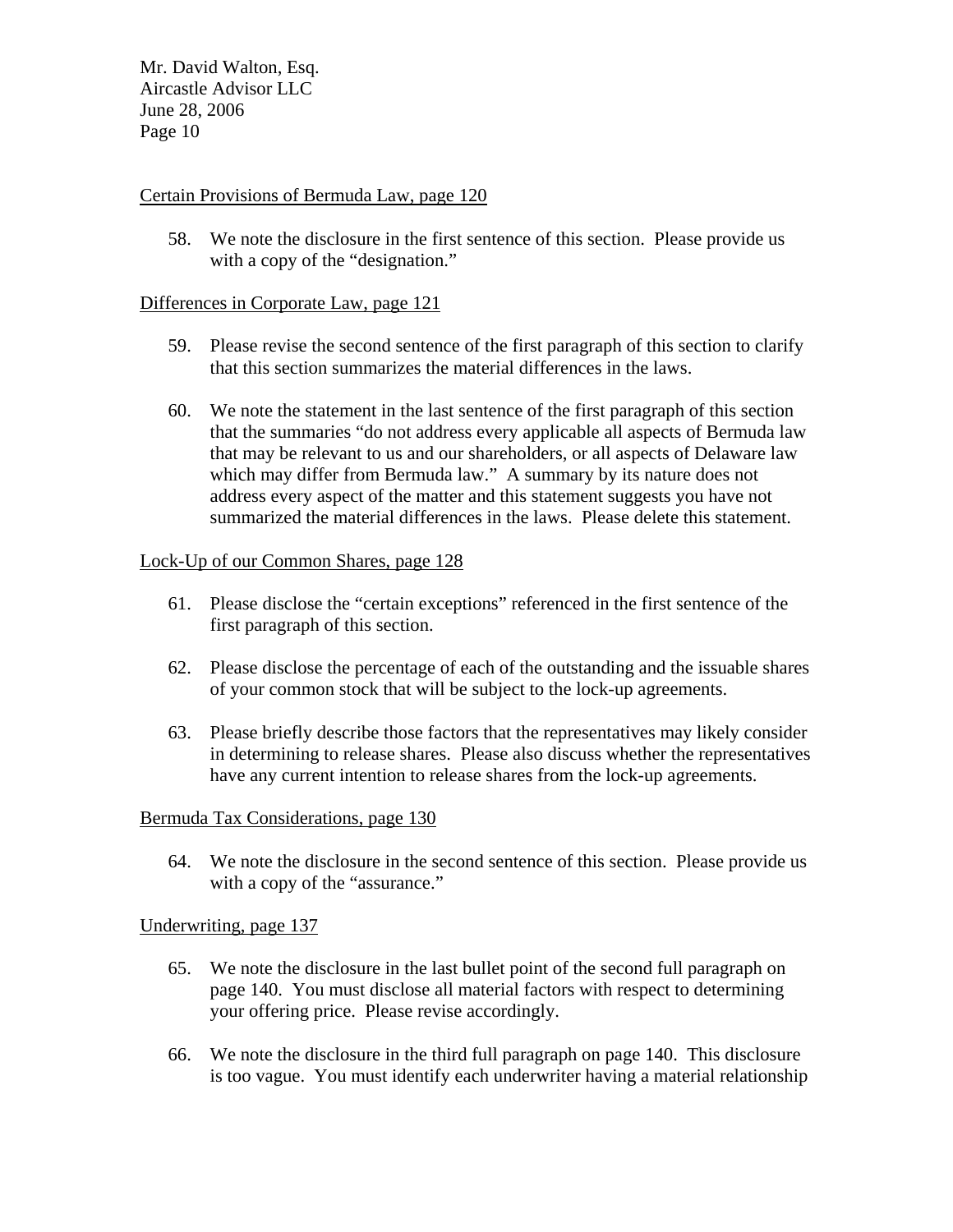> with your company and state the particular nature of that relationship. Please revise to be more specific.

## Where You Can Find More Information, page 144

67. Please delete the third sentence of the first paragraph of this section. In this regard, we note that the disclosure in your prospectus regarding any contract, agreement, or other document should be materially complete.

## Financial Statements

# General

- 68. Please also present pro forma financial information for the 2005 fiscal year and most recent interim period giving effect to your offering and related transactions, including the debt repayments and any dividends to be paid from the proceeds. See SAB Topic 1:B.3. The denominator used in computing pro forma EPS should not include common shares to be used for general corporate purposes. Please disclose how you computed each amount presented. Please also disclose that common shares to be used for general corporate purposes were not included in this pro forma information.
- 69. Please include a reconciliation in table format between the historical and pro forma weighted average shares used in computing basic and diluted EPS. Please provide this reconciliation in a note to your pro forma financial statements. Please also disclose any shares not included for anti-dilution reasons.

## Financial Statements for the Year Ended December 31, 2005

## General

70. Please provide a schedule for your valuation and qualifying accounts, which should include information related to your allowances for receivable amounts; otherwise, tell us where this information is provided. Refer to Rule 12-09 of Regulation S-X.

## Notes to Financial Statements

## Note 2. Summary of Significant Accounting Policies

71. During the year ended December 31, 2005, you incurred \$30.5 million in capital expenditures in connection with improvements made to your aircraft, including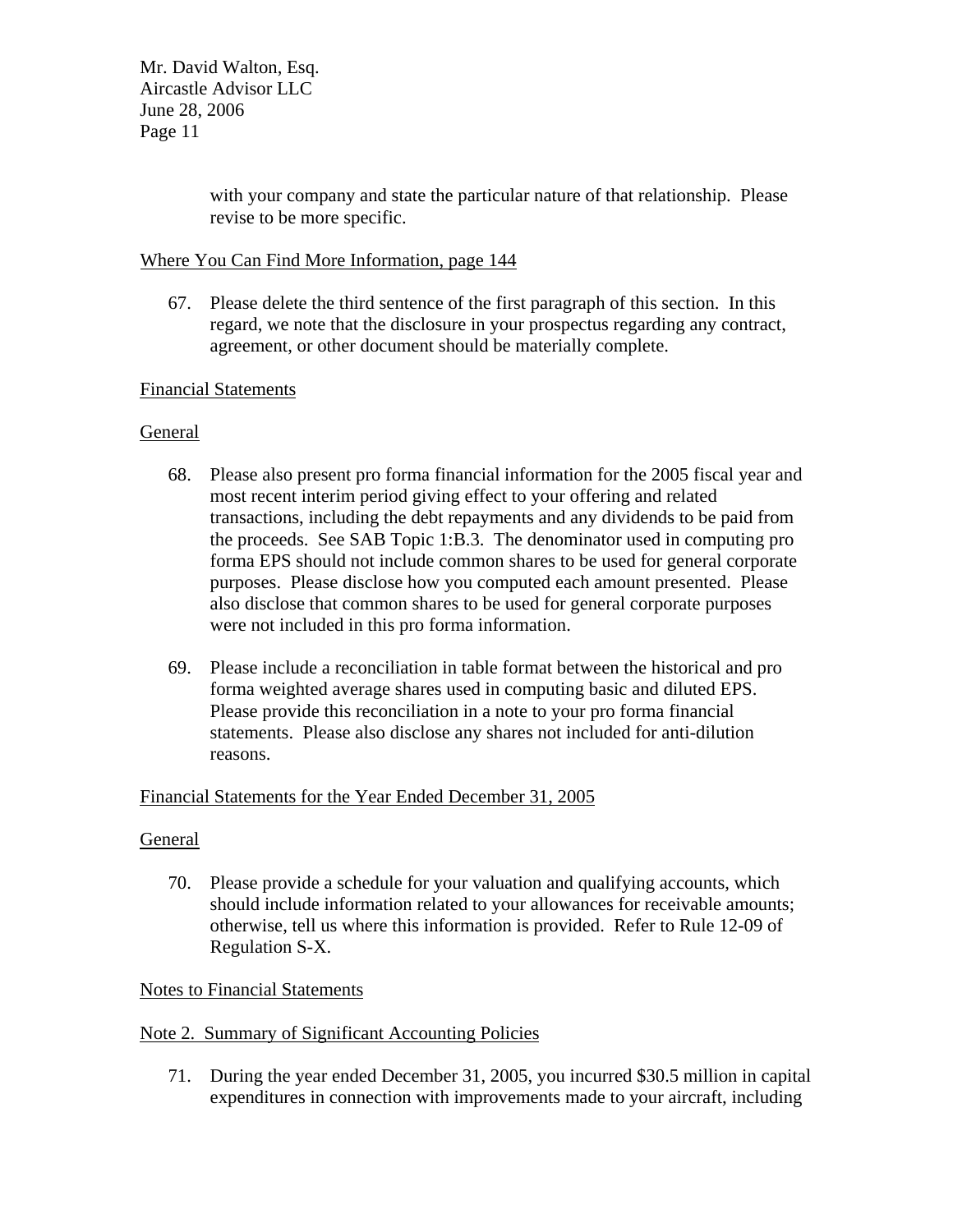major overhauls. Please disclose how you account for costs related to major improvements, including major overhaul costs.

- 72. Please disclose your accounting policy related to repairs, maintenance, and overhauls. Specifically address when amounts are capitalized and expensed, and how you determine which accounting treatment is appropriate.
- 73. Please disclose your accounting policy related to lease acquisition costs.

## Flight Equipment Held for Lease, page F-8

- 74. You state that lessee specific modifications are capitalized and depreciated over the life of the related lease and included in other assets. Please address the following related to these amounts:
	- Please disclose the amounts capitalized at December 31, 2005 and March 31, 2006;
	- Please tell us the nature of these lessee specific modifications;
	- Please tell us how you determined it is appropriate to record these modifications as an asset on your financial statements; and
	- Please disclose whether you are treating these amounts as lease incentives in accordance with FTB 88-1.
- 75. Please disclose whether you assume lease renewals in your determination of lease term in accordance with paragraph 5.f. of SFAS 13 for purposes of amortizing lease specific modifications and lease premiums.
- 76. Please disclose how you account for (a) step rent provisions and escalation clauses and (b) capital improvement funding and other lease concessions, which may be present in your leases. In addition, paragraph 5.n. of SFAS 13, as amended by SFAS 29, discusses how lease revenues that depend on an existing index or rate, such as the consumer price index or the prime interest rate, should be initially included in your minimum lease revenues. If, as we assume, each of these items is included in computing your minimum lease revenues and the minimum lease revenues are recognized on a straight-line basis over the minimum lease term, the note should so state. If our assumption is incorrect, please tell us how you considered the provisions in SFAS 13 and FTB 88-1 in reaching the conclusions you did regarding your accounting treatment.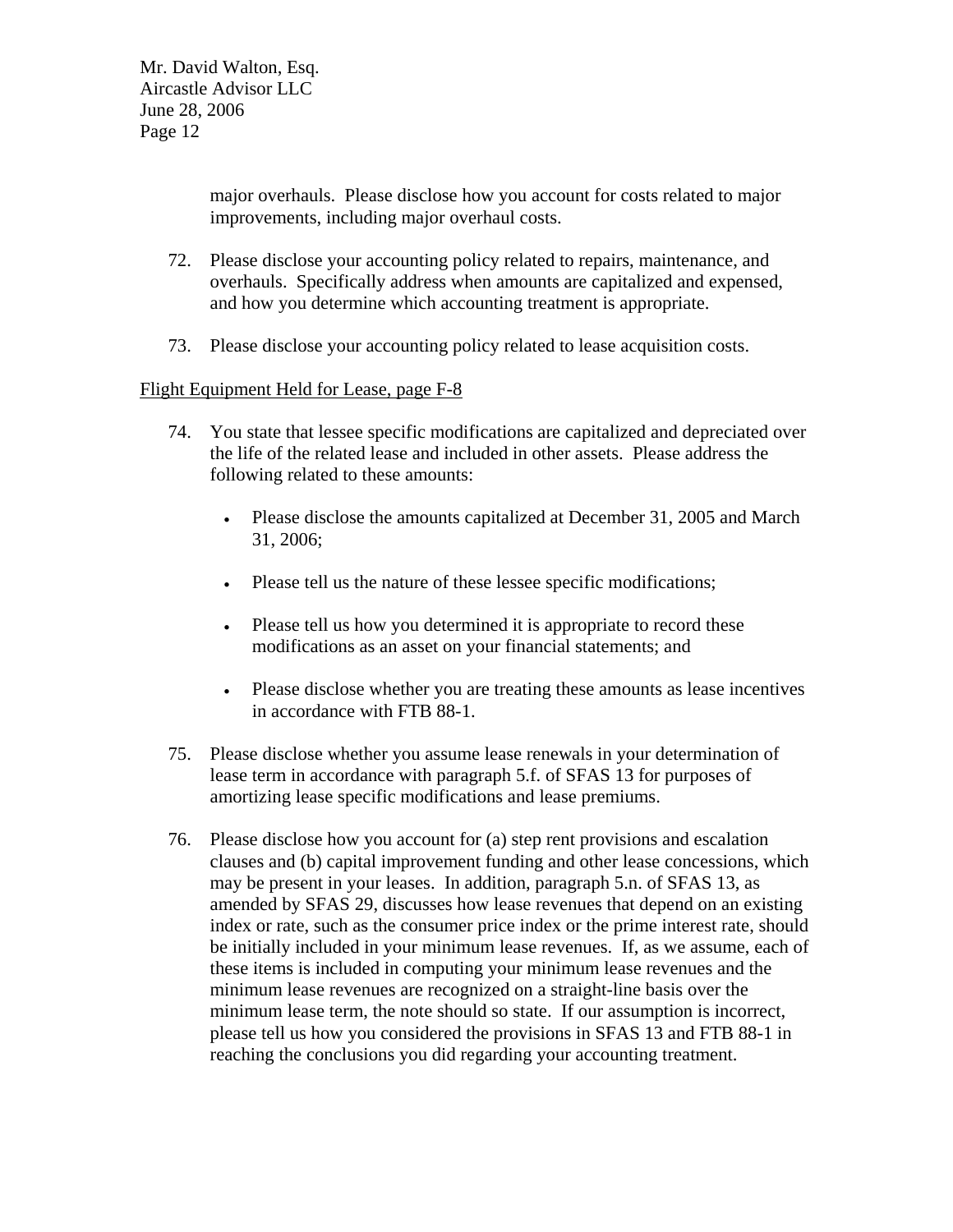# Note 4. Lease Rental Revenue and Flight Equipment Held for Lease, page F-12

77. Please provide a general description of your leasing arrangements, including the original terms, renewal periods, and other typical provisions of your lease arrangements. Please disclose the amount of contingent rent recorded for each period presented. Refer to paragraphs 23 (b) and (c) of SFAS 13.

Note 13. Shareholders' Equity, Share Based Payments and Earnings (Loss) Per Share, page F-18

- 78. Please provide us with an analysis of all equity issuances since January 1, 2006. These issuances should include the grants of restricted shares made to employees in February and March 2006, the purchases of restricted shares by executive officers in April 2006, and the purchases of common shares by employees and a director in May 2006. For each transaction:
	- identify the parties, including any related parties;
	- the nature of the consideration; and
	- the fair value and your basis for determining the fair value.
		- <sup>o</sup> Indicate whether the fair value was contemporaneous or retrospective.
		- <sup>o</sup> To the extent applicable, reconcile the fair values you used for equity transactions to the fair value indicated by the anticipated IPO price.

For equity transactions in which you and your board of directors estimated the fair value, please provide us with a detailed explanation of the significant factors, assumptions, and methodologies used in determining fair value. We will not be able to complete our evaluation of your response until the IPO range has been disclosed.

- 79. Please provide more detailed disclosures regarding each equity transaction during each period presented including, but not limited to, the following:
	- The reason for the issuance;
	- The consideration received by you, if any;
	- The fair value of the securities issued:
	- Number of shares granted;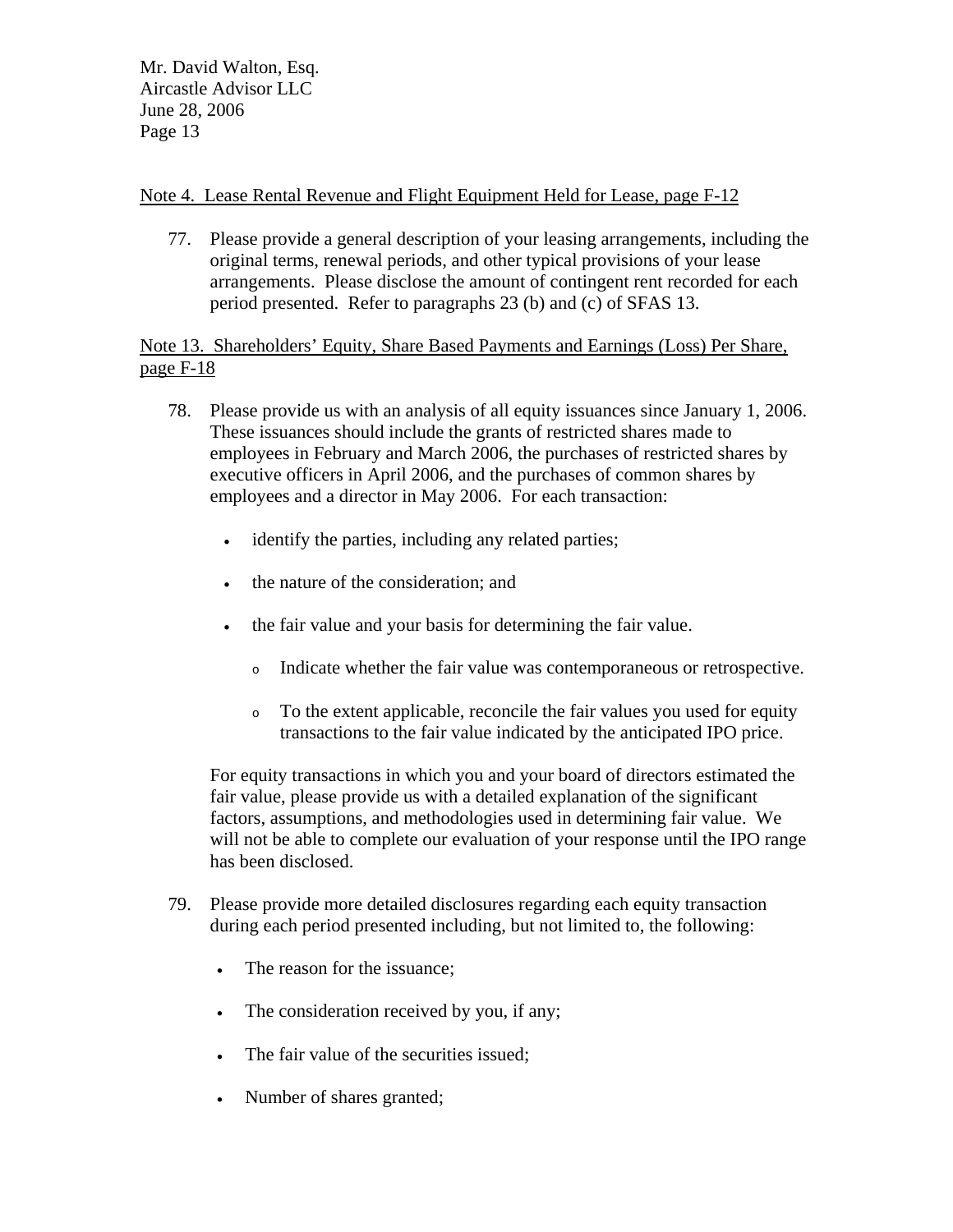- Exercise price;
- Fair value of common stock;
- The existence of any conversion or redemption features;
- Whether the valuation used to determine the fair value of the equity instruments was contemporaneous or retrospective; and
- If the valuation specialist was a related party, indicate as such.

## Note 10. Comprehensive Income, page F-34

80. The amount disclosed as other comprehensive income at the bottom of the table appears to really be comprehensive income. Please revise or advise.

### Note 14. Segment Information, page F-35

81. Please disclose the types of expenses and income amounts not allocated to reportable segments for each period presented. Specifically address how you differentiate whether depreciation, other expenses, and interest income amount should or should not be allocated to reportable segments. See paragraphs 31 and 32 of SFAS 131.

#### Financial Statements for the Three Months Ended March 31, 2006

#### **General**

82. Please address the comments above in your interim financial statements, as applicable.

## Statements of Cash Flows, page F-26

83. In Note 2 on page F-8 you state that restricted cash and cash equivalents consists primarily of maintenance deposits received from lessees pursuant to the terms of various lease agreements and rent collections held in lockbox accounts pursuant to our credit facilities. In light of this, please tell us the nature of the line item described as restricted cash from disposition of flight equipment held for sale, and how you determined it was appropriate to classify this as cash flows from investing activities in accordance with paragraph 17 of SFAS 95.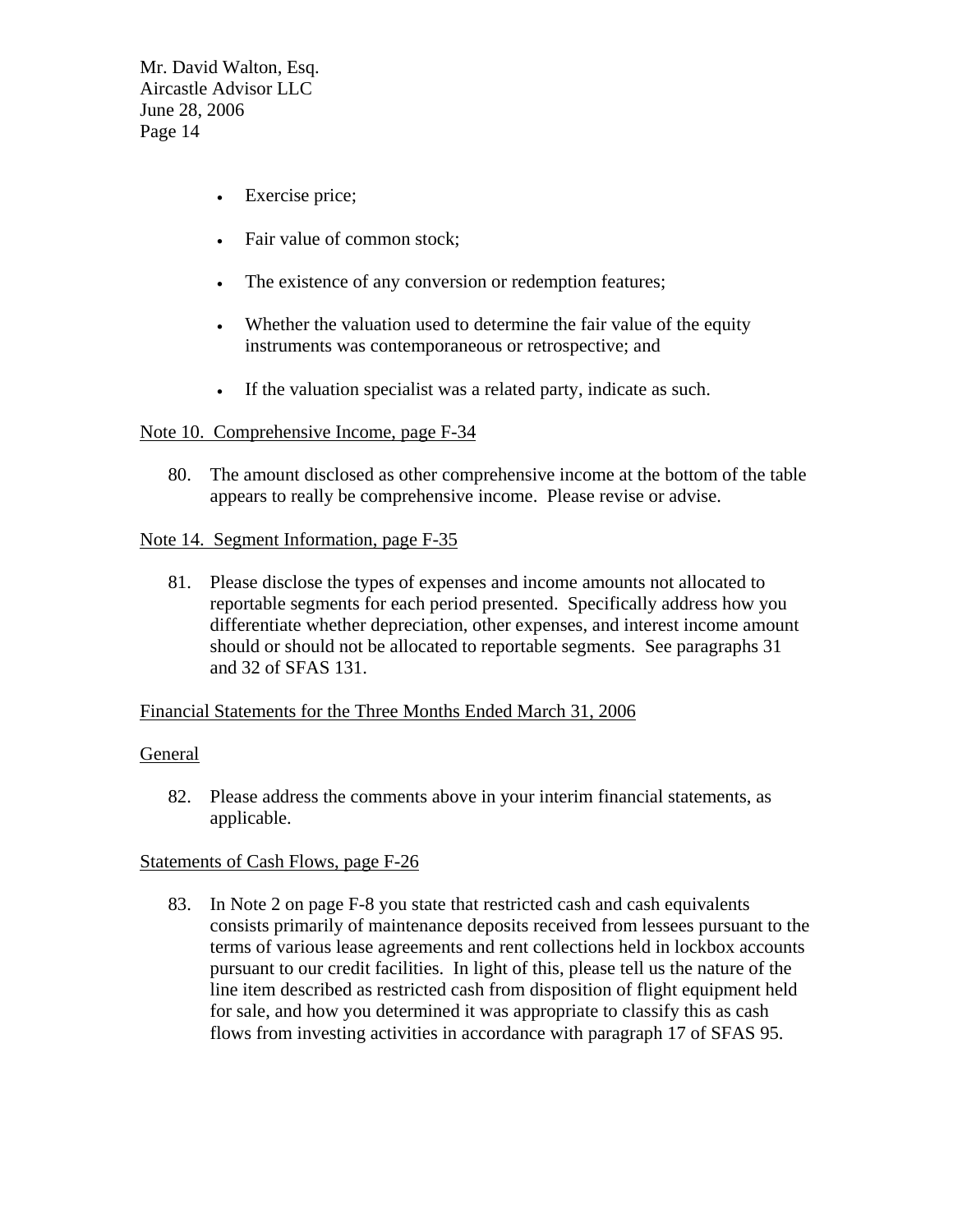### Part II – Information Not Required In Prospectus, page II-1

### Item 15. Recent Sales of Unregistered Securities, page II-2

84. Please provide us with a detailed analysis of the availability of the exemption in Rule 701 under the Securities Act with respect to the transactions set forth under the heading "Stock Option Grants and Grants of Restricted Shares."

### Item 16. Exhibits and Financial Statement Schedules, page II-3

85. Please file as promptly as practicable each exhibit required by Item 601 of Regulation S-K, in particular Exhibits 1.1 and 5.1. These exhibits and any related disclosure are subject to review and you should allow a reasonable period of time for our review prior to requesting acceleration.

### Signatures, page II-6

86. Your registration statement must also be signed by your chief accounting officer or controller. Please revise accordingly.

\* \* \* \*

As appropriate, please amend your registration statement in response to these comments. You may wish to provide us with marked copies of the amendment to expedite our review. Please furnish a cover letter that is filed on EDGAR with your amendment that keys your responses to our comments and provides any requested information. Detailed cover letters greatly facilitate our review. Please understand that we may have additional comments after reviewing your amendment and responses to our comments.

We urge all persons who are responsible for the accuracy and adequacy of the disclosure in the filing to be certain that the filing includes all information required under the Securities Act and that they have provided all information investors require for an informed investment decision. Since the company and its management are in possession of all facts relating to a company's disclosure, they are responsible for the accuracy and adequacy of the disclosures they have made.

Notwithstanding our comments, in the event the company requests acceleration of the effective date of its registration statement, it should furnish a letter, at the time of such request, acknowledging each of the following: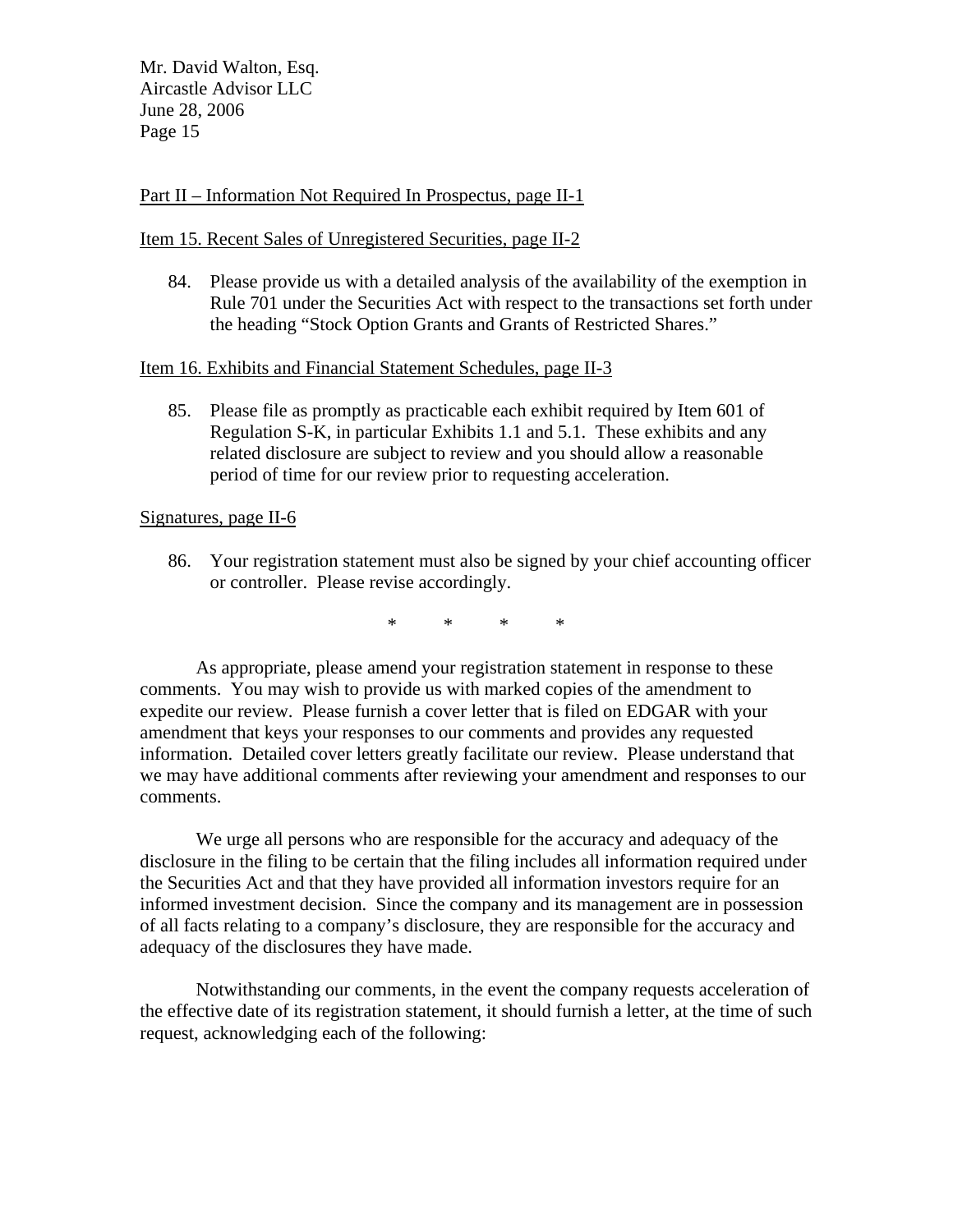- Should the Commission or the staff, acting pursuant to delegated authority, declare the filing effective, it does not foreclose the Commission from taking any action with respect to the filing.
- The action of the Commission or the staff, acting pursuant to delegated authority, in declaring the filing effective, does not relieve the company from its full responsibility for the adequacy and accuracy of the disclosure in the filing.
- The company may not assert staff comments and the declaration of effectiveness as a defense in any proceeding initiated by the Commission or any person under the federal securities laws of the United States.

In addition, please be advised that the Division of Enforcement has access to all information you provide to the staff of the Division of Corporation Finance in connection with our review of your filing or in response to our comments on your filing.

We will consider a written request for acceleration of the effective date of the registration statement as confirmation of the fact that those requesting acceleration are aware of their respective responsibilities under the Securities Act and the Exchange Act as they relate to the proposed public offering of the securities specified in the above registration statement. We will act on the request and, pursuant to delegated authority, grant acceleration of the effective date.

We direct your attention to Rules 460 and 461 regarding requesting acceleration of a registration statement. Please allow adequate time after the filing of any amendment for further review before submitting a request for acceleration. Please provide this request at least two business days in advance of the requested effective date.

You may contact Nudrat Salik, Staff Accountant, at (202) 551-3692 or, in her absence, Rufus Decker, Accounting Branch Chief, (202) 551-3769 if you have any questions regarding comments on the financial statements and related matters. Please contact Andrew Schoeffler, Staff Attorney, at (202) 551-3748 or, in his absence, the undersigned at (202) 551-3760 with any other questions.

Sincerely,

Pamela A. Long Assistant Director